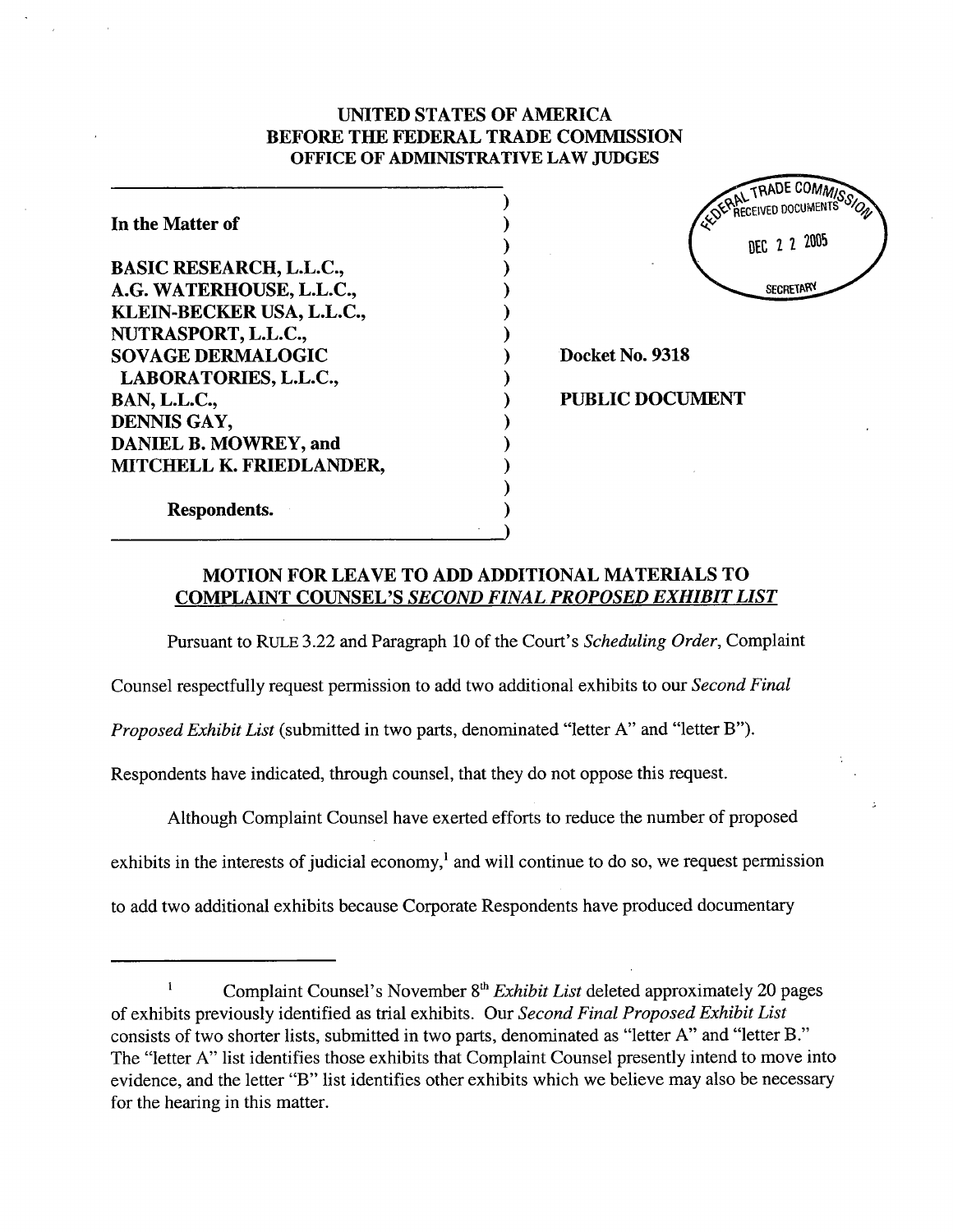evidence not previously made available to Complaint Counsel. The documents in question are new responses to interrogatories. With leave of Court, Complaint Counsel will incorporate the following two exhibits into our "Letter 'A'" Exhibit List:

| $\sum_{9.54}$        | Respondents' Resp. to Interrogs. 4, 6, 13, 49 (received Dec. 6, 2005).      |
|----------------------|-----------------------------------------------------------------------------|
| $\overline{C}$ X-955 | Respondents' Resp. to Interrog. 56, with cover letter (dated Dec. 9, 2005). |

Complaint Counsel did not have the above-referenced materials before the submission of our last Exhibit List on November 8, 2005. Consequently, we did not identify those materials as exhibits in our previous *Exhibit List*.<sup>2</sup>

Based on the foregoing, Complaint Counsel respectfully submit that we have shown good cause to add the above-mentioned exhibits to our *Second Final Proposed Exhibit List*. We request that the Court permit the addition of those exhibits. Attached is a proposed Order granting the requested relief.

Respectfully submitted,

Laureen Kapin Lemuel Dowdy Walter C. Gross III Joshua S. Milard

(202) 326-3237 (202) 326-2981 (202) 326-3319 (202) 326-2454

 $\mathbf 2$ Yesterday afternoon, Complaint Counsel received a 1<sup>1</sup>/<sub>2</sub> foot tall stack of documents from Corporate Respondents' counsel. We advised opposing counsel in September of our belief that Corporate Respondents had failed to turn over certain consumer complaints. Given the late document production, Complaint Counsel have not had time to review the documents in anything other than a cursory manner. Additionally, Complaint Counsel have not received the final transcript and exhibits for the recent deposition of Respondents' proposed expert, Respondent Mowrey. Consequently, Complaint Counsel wish to notify the Court that we may file another motion to add documents to our exhibit list, and/or may request other relief as appropriate, following the receipt and review of those materials.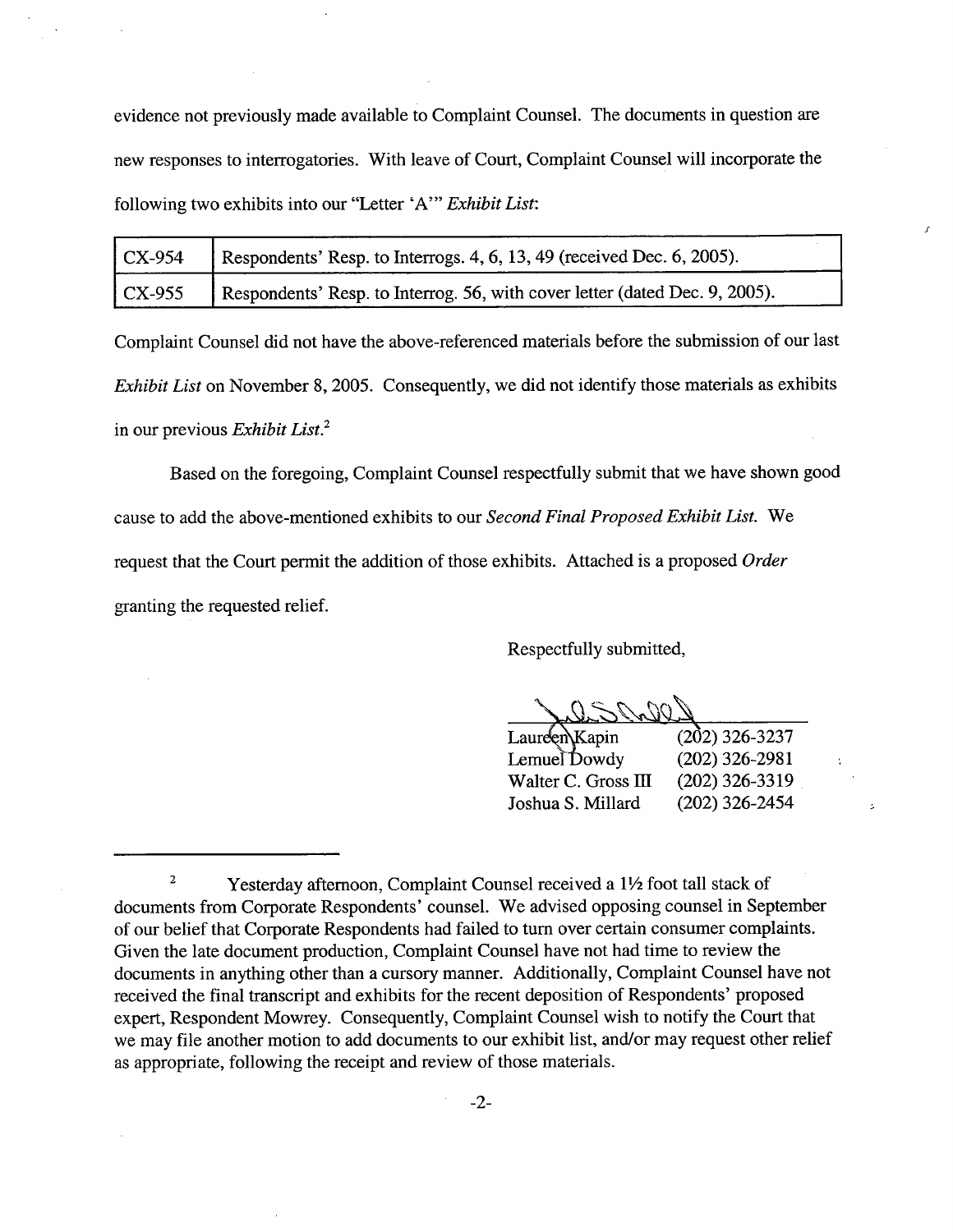Edwin Rodriguez Laura Schneider (202) 326-3147 (202) 326-2604

Division of Enforcement Bureau of Consumer Protection Federal Trade Commission 600 Pennsylvania Avenue, N. Counsel Supporting the Complaint

 $\mathbf{r}$ 

Date: December 22, 2005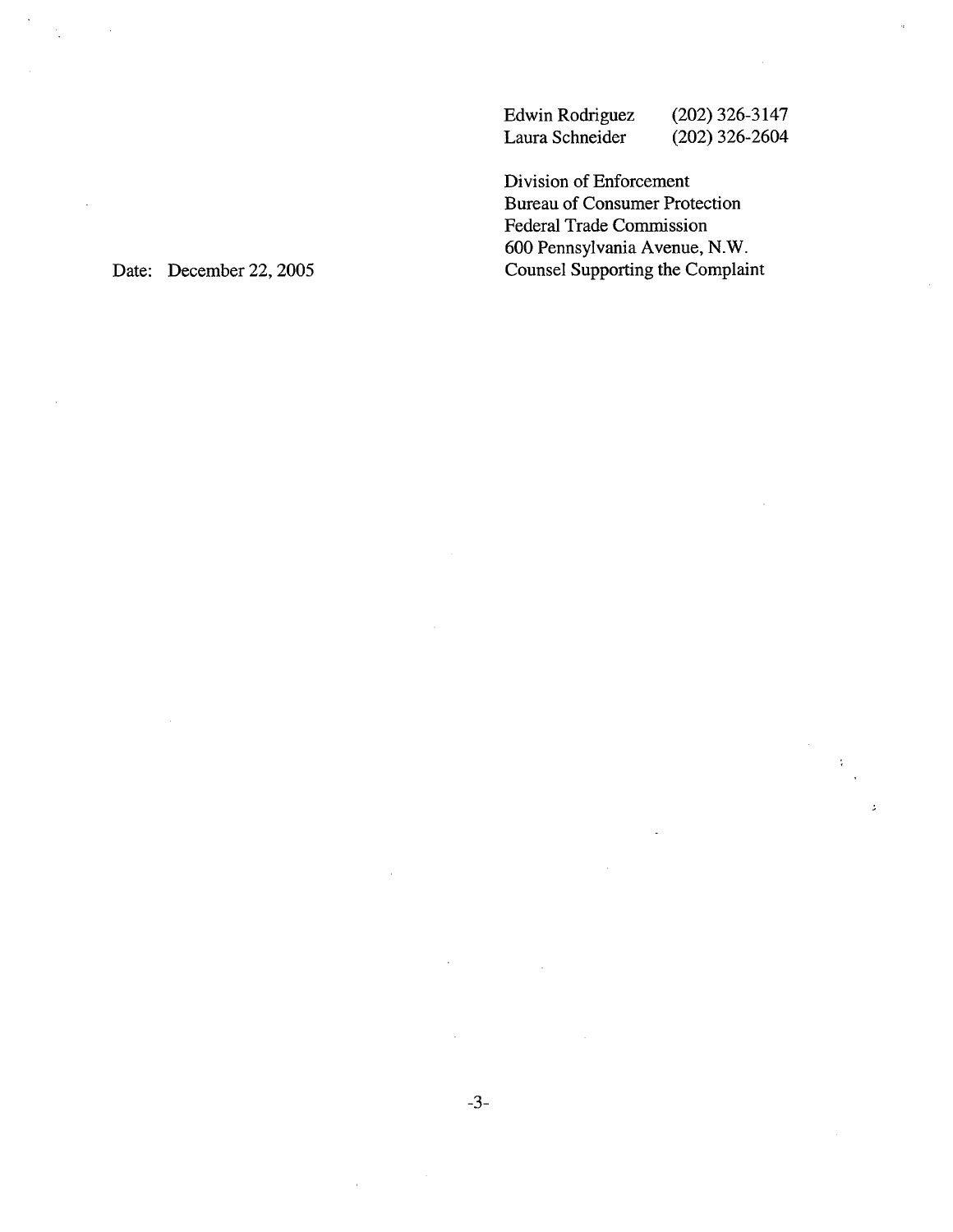## CERTIFICATION OF REVIEWING OFFICIAL

I certify that I have reviewed the attached public filing, Complaint Counsel's Motion for Leave to Add Additional Materials to Complaint Counsel's Second Final Exhibit List, prior to its filing to ensure the proper use and redaction of materials subject to the Protective Order in this matter and protect against any violation of that Order or applicable RULE OF PRACTICE.

James A. Kohm

Associate Director, Division of Enforcement Bureau of Consumer Protection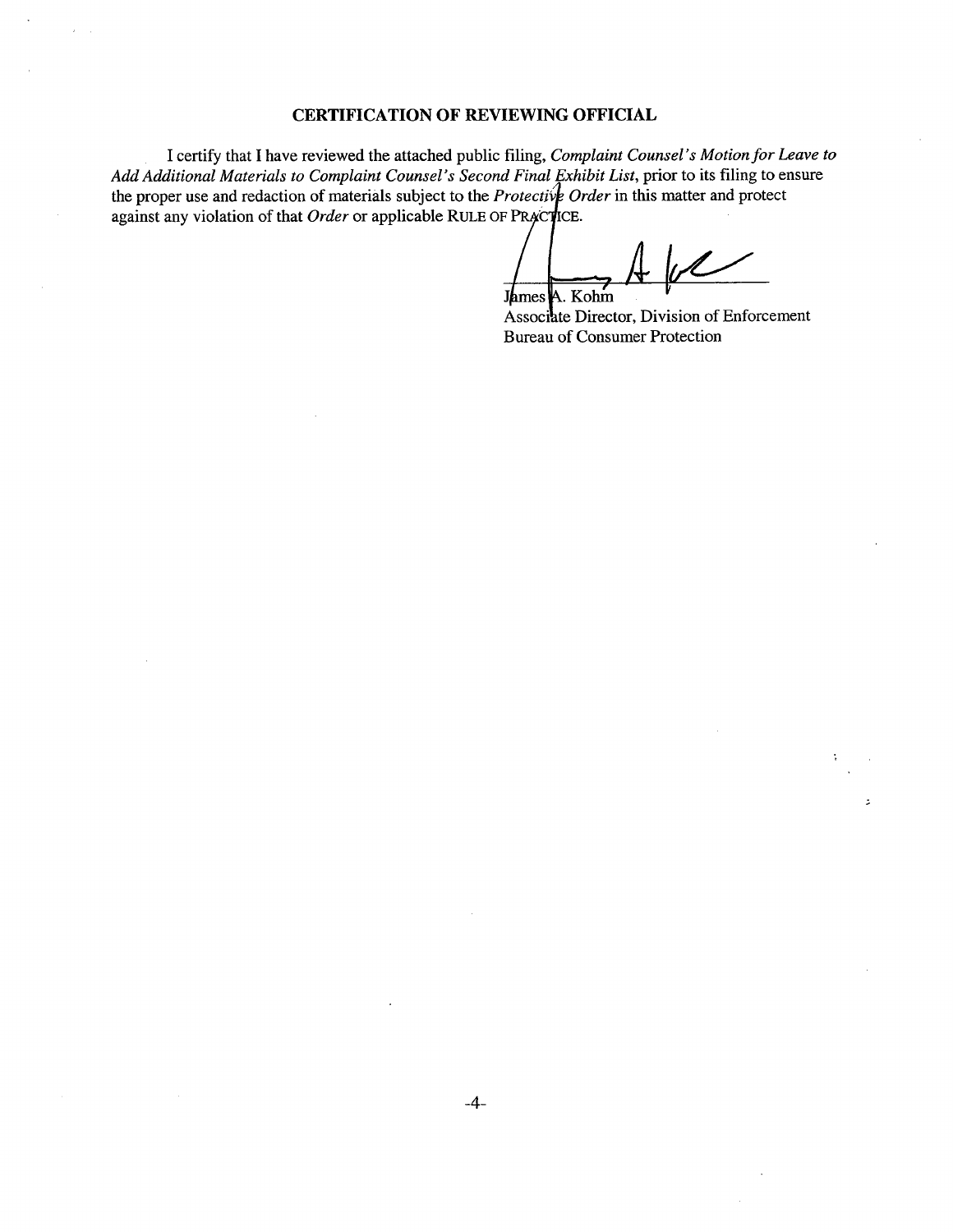## UNTED STATES OF AMERICA BEFORE THE FEDERAL TRADE COMMSSION OFFICE OF ADMINISTRATIVE LAW JUDGES

| In the Matter of                |  |
|---------------------------------|--|
|                                 |  |
| <b>BASIC RESEARCH, L.L.C.,</b>  |  |
| A.G. WATERHOUSE, L.L.C.,        |  |
| KLEIN-BECKER USA, L.L.C.,       |  |
| NUTRASPORT, L.L.C.,             |  |
| <b>SOVAGE DERMALOGIC</b>        |  |
| LABORATORIES, L.L.C.,           |  |
| <b>BAN, L.L.C.,</b>             |  |
| DENNIS GAY,                     |  |
| DANIEL B. MOWREY, and           |  |
| <b>MITCHELL K. FRIEDLANDER,</b> |  |
|                                 |  |
| Respondents.                    |  |
|                                 |  |

Docket No. 9318

## PUBLIC DOCUMENT

# ORDER GRANTING MOTION FOR LEAVE TO ADD ADDITIONAL MATERIALS TO COMPLAINT COUNSEL'S SECOND FINAL PROPOSED EXHIBIT LIST

On December 22, 2005, Complaint Counsel filed a motion requesting permission to add two interrogatory responses to their Second Final Proposed Exhibit List. Complaint Counsel received these responses from Respondents after the submission of their previous Exhibit List on November 8, 2005. Respondents have indicated, through counsel, that they do not oppose this request. Good cause having been shown for the addition of the interrogatory responses, it is hereby ordered that Complaint Counsel's Motion for Leave to Add Additional Materials to Complaint Counsel's Second Final Exhibit List is GRANTED.

ORDERED:

Stephen J. McGuire Chief Administrative Law Judge ž.

Date: